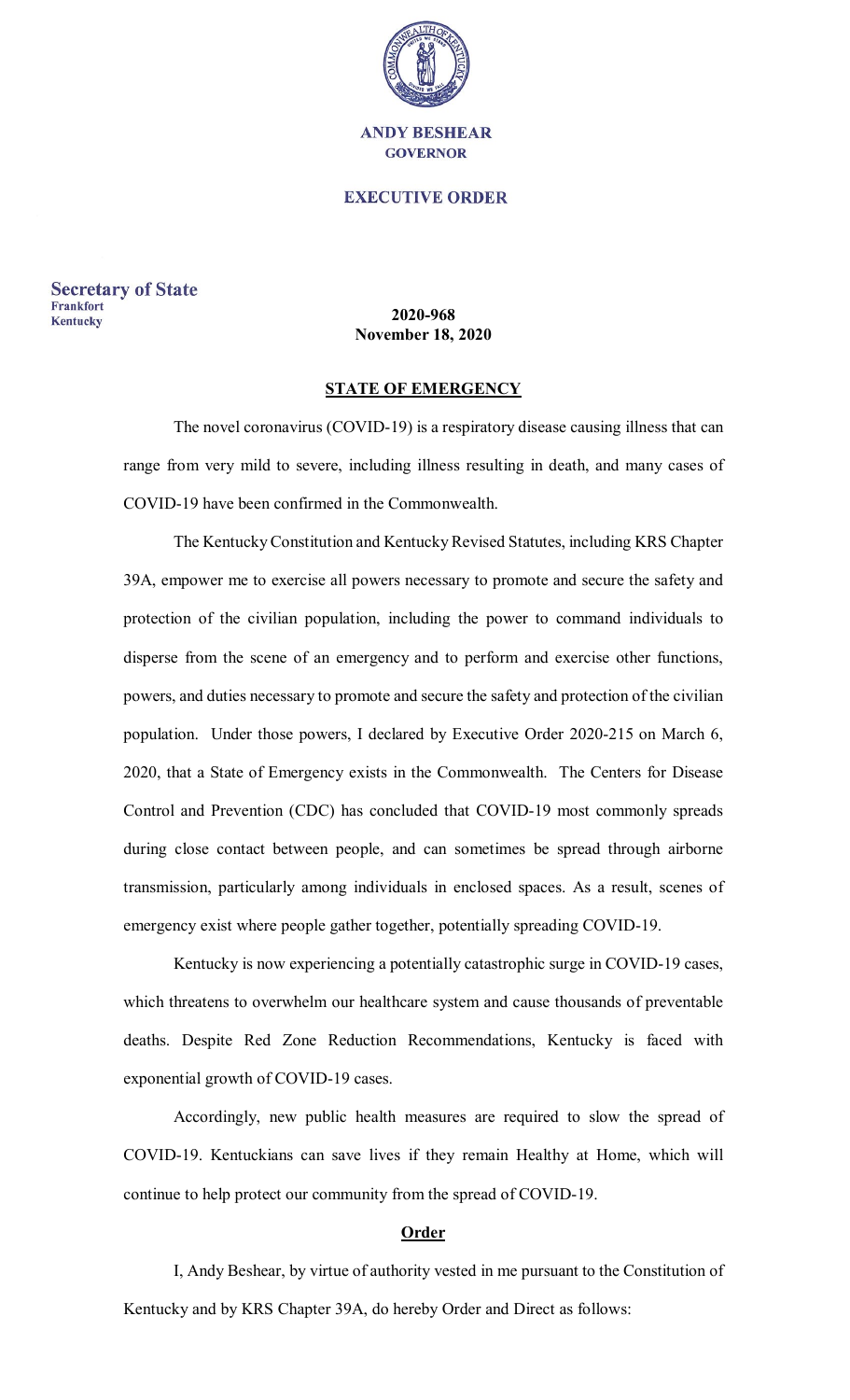

#### **EXECUTIVE ORDER**

#### **Secretary of State Frankfort Kentucky**

## **2020-968 November 18, 2020**

- 1. All prior orders and restrictions remain in full force and effect, except as modified below. In particular, all Kentuckians should continue to wear face coverings to protect themselves and others, as set forth in Executive Order 2020-931 (and any order renewing it) and 902 KAR 2:210E. Current guidance and restrictions shall continue to apply to any activity not listed below.
- 2. This Order does not apply to education, childcare, or healthcare, which operate under separately issued guidance and orders. Current guidance for all entities is available online at the Healthy at Work website (https://govstatus.egov.com/ky-healthy-at-work).
- 3. These restrictions shall take effect on Friday, November 20, 2020, at 5 p.m. local time, and shall expire on Sunday, December 13, 2020, at 11:59 p.m. local time.
- 4. **Restaurants and Bars.** All restaurants and bars must cease all indoor food and beverage consumption. Restaurants and bars may provide delivery and togo service to the extent otherwise permitted by law. Restaurants and bars may provide outdoor service, provided that all customers are seated at tables, table size is limited to a maximum of eight (8) people from a maximum of two (2) households, and tables are spaced a minimum of six (6) feet apart. For the avoidance of doubt, this restriction applies to indoor dining facilities at retail locations, including food courts. A household is defined as individuals living together in the same home. Additional guidance for outdoor dining is available online at the Healthy at Work website (https://govstatus.egov.com/ky-healthy-at-work).
- 5. **Social Gatherings.** All indoor social gatherings are limited to a maximum of two (2) households and a maximum of eight (8) people. A household is defined as individuals living together in the same home.
- 6. **Gyms, Fitness Centers, Pools, and Other Indoor Recreation Facilities.** Gyms, fitness centers, swimming and bathing facilities, bowling alleys, and other indoor recreation facilities must limit the number of customers present inside any given establishment to 33% of the maximum permitted occupancy and ensure that individuals not from the same household maintain six (6) feet of space between each other. Indoor group activities, group classes, team practices, and team competitions are prohibited. Notwithstanding 902 KAR 2:210E, Section 2(3)(j), all individuals inside such facilities must wear face coverings at all times, including while actively engaged in exercise. For the avoidance of doubt, this provision does not apply to athletic activities at schools, for which separate guidance will be provided by KHSAA, or athletic activities at institutions of higher education.
- 7. **Venues, Event Spaces, and Theaters.** Indoor venues, event spaces, and theaters are limited to 25 people per room. This limit applies to indoor weddings and funerals. For the avoidance of doubt, this limit does not apply to in-person services at places of worship, which must continue to implement